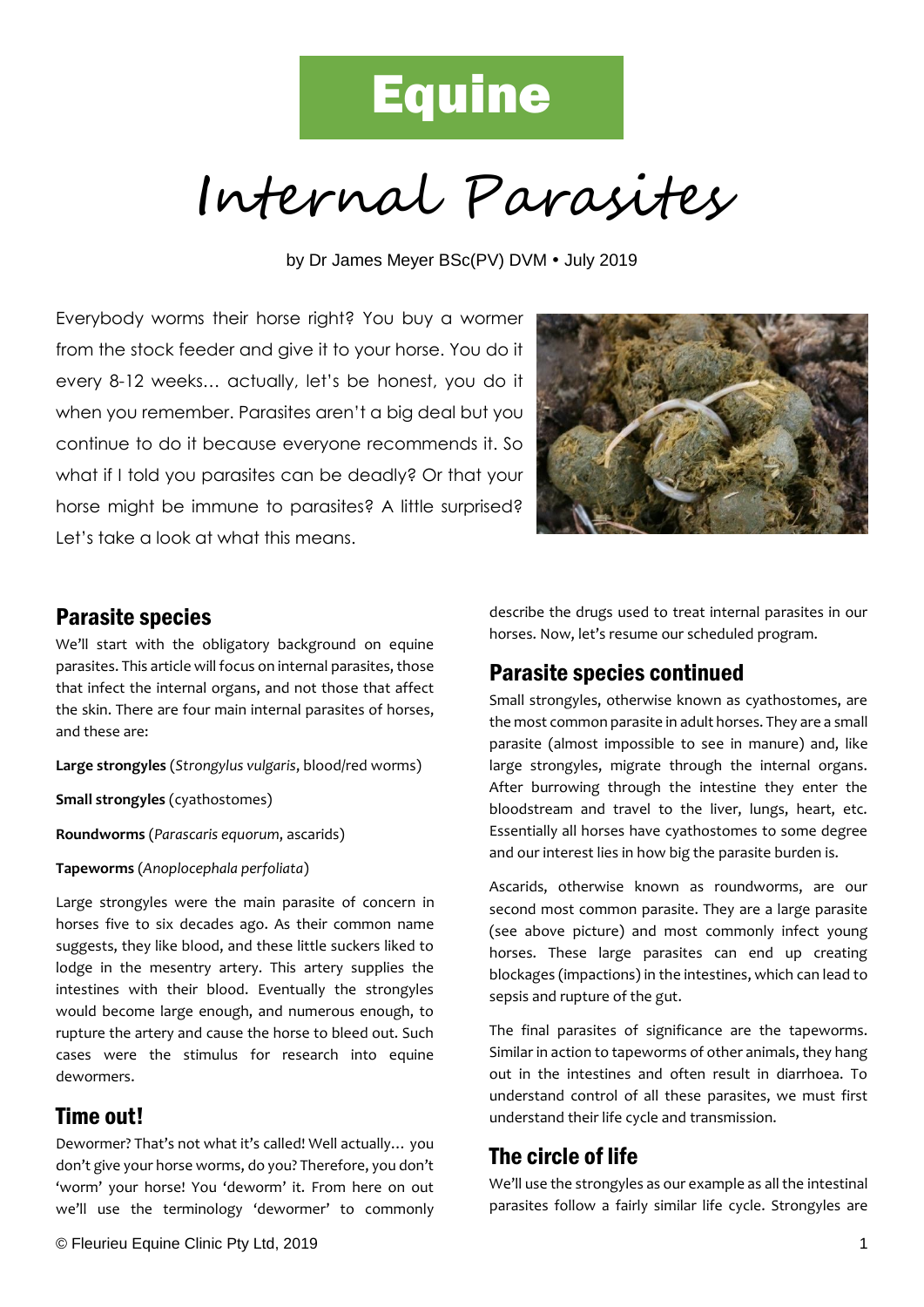## **Life Cycle of Small Strongyle in Horses**



transmitted primarily on pasture. Stall habitats are not optimal for parasite growth. The horse picks up the larvae of the strongyle and swallows it while grazing. The larvae do their burrowing adventure and then return to the intestines as full adults, seven to eight months later.

These adults lay eggs which are passed out in the manure, and subsequently hatch into larvae and the cycle starts again. Eggs hatch and infective larvae (L3's) develop between 7°C and 30°C. Below this temperature larvae become dormant; there's no such thing as a 'killing frost'. Larvae must rely on stored energy, and when temperatures exceed this range they develop more rapidly and as a consequence, will also die more rapidly.

Due to these temperature restrictions, Autumn and Spring are the best seasons for transmission; Winter is often too cold for eggs to develop, while Summer causes larvae to die too quickly before they can be re-ingested.

Ingestion of these larvae on pastures is influenced by grazing behaviour of horses. Horses at pasture practice faecal avoidance behaviour. This means they graze away from manure, and naturally segregate pastures into 'roughs' and 'lawns'. 'Roughs' are tall, overgrown areas where horses defecate, but do not graze, while 'lawns' are short, heavily grazed areas where horses do not defecate.

Strongylid larvae are concentrated in the pasture 'roughs', 15 times more than the 'lawns'. Overgrazing increases transmission via less forage, forcing horses to graze farther into the 'roughs'.

## **Anthelmintics**

As could be expected, horse deaths from large strongyles was of great concern to owners and veterinarians alike. So in the 60's, researchers got together and developed the first dewormers, or more correctly 'anthelmintics' to

combat these parasites. They were targeted at the L3 larvae and adult worms while in the body of the horse.

Three classes of dewormer were developed, and they were:

**Macrocyclic lactones** ('mectins', i.e. ivermectin, abamectin, moxidectin)

**Benzimidazoles** (i.e. oxfendazole, fenbendazole)

**Pyrantel salts** (i.e. pyrantel, morantel)

Dosage intervals were based on the Egg Reappearance Period (ERP). This was the time between deworming and parasite eggs reappearing in manure (detected with a Faecal Egg Count – but more on that later). These were 6- 12 weeks for the 'mectins', and 4 weeks for the other two classes.

When these were developed they had quite a specific spectrum of parasites that each of them covered, so it was recommended to 'rotate' the active ingredient at each deworming to ensure complete parasite coverage throughout the year.

A decade or so later researchers began to ponder the risks of parasite resistance (similar to antibiotic resistance) to the dewormers. They considered that the current rotation program should stop parasites being over exposed to any one type of dewormer, but never followed up with any formal research. And hence the 'recipe' was born. Rotational deworming every 8-12 weeks. And on we went for 40 years.

## Superbugs

It's unfortunate that rotational deworming was never critically evaluated as regrettably what it's actually done is hasten resistance. So how can that be? What did all the researchers miss? Well as we always do as humans, we underestimated biology.

Within any population of organisms there is a diversity of genetics. When exposed to a chemical designed to kill them, there will be some members of the population that has natural resistance to said chemical. Now this may only be a small percentage of the population, but these parasites are the ones that go on to replicate and spread their genetics.

By deworming every 8-12 weeks with every class of chemical for the last 40 years we have massively overexposed parasite populations to dewormers. As such we are now seeing an explosion of parasite resistance, and the resurgence of parasites once thought eradicated, such as large strongyles. Now, there's almost complete resistance to the benzimidazoles, around 50% resistance to the pyrantels, with only 'mectins' still largely effective.

2 © Fleurieu Equine Clinic Pty Ltd, 2019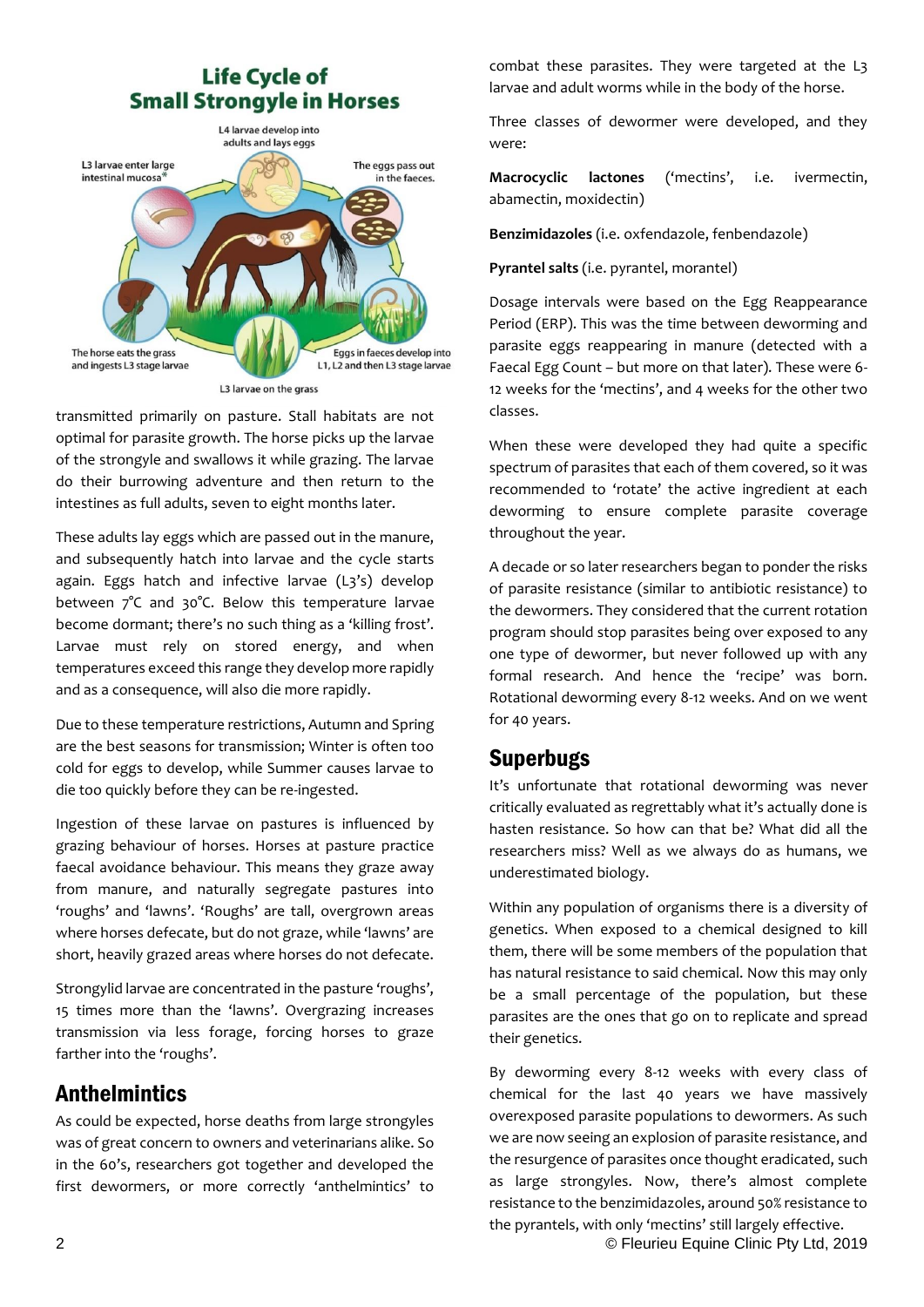**8 out of 10 horses (80%) have natural immunity to internal parasites, and don't need deworming.**

### The way forward

If we continue the way we are going, we will end up with no effective chemicals, and parasites that can kill our equine companions. Given these startling revelations researchers have gone back to the drawing board and found that 8 out of 10 horses (80%) have natural immunity to internal parasites, and don't need deworming. So how do we work out which ones these are? Well we have a convenient, quick, cost effective test to tell us.

This test is the Faecal Egg Count (FEC) that I eluded to earlier. As it sounds, the test counts the number of worm eggs present in a horses' manure sample, and gives us a result in eggs per gram (epg) of faeces. This number is classified into one of three levels:

**Low shedder** (less than 200epg)

**Moderate shedder** (200-400epg)

**High shedder** (greater than 400epg)

Consistently low shedders are considered naturally immune to parasites, and do not need routine deworming for the main internal parasites. These horses may still need treating for other equine parasites such as pinworms and bots.

Moderate shedders need at least two tests to see whether they are increasing, decreasing or staying level. Depending on the other factors for the horses (i.e. stocking density,

etc.), moderate shedders may also not need to be dewormed.

High shedders are considered the 20% that don't have natural immunity, and these horses need to be routinely dewormed. But before we can start a deworming program, we need to know if there is any parasite resistance on-farm, before we can select which dewormers to use.

To determine which products are still effective we need to perform a Faecal Egg Count Reduction Test (FECRT). This might sound fancy but essentially it's two FEC's with a dewormer in-between. A dewormer is administered after the first test and followed by the second test two weeks later.

A reduction of the number of parasite eggs by 90-95% (depending on the product) signifies that anthelmintic is still effective. Anything less than this reduction suggests parasite resistance, and there is no use using that product in that horse and/or farm. Ideally we would use benzimidazoles first, followed by pyrantel salts, and leave the 'mectins' in reserve if possible.

When designing a management protocol for a property, the final thing to consider is how the horses are grouped. Horses should be treated according to their paddock group, rather than individually, and as such should be treated according to the highest shedder in the paddock.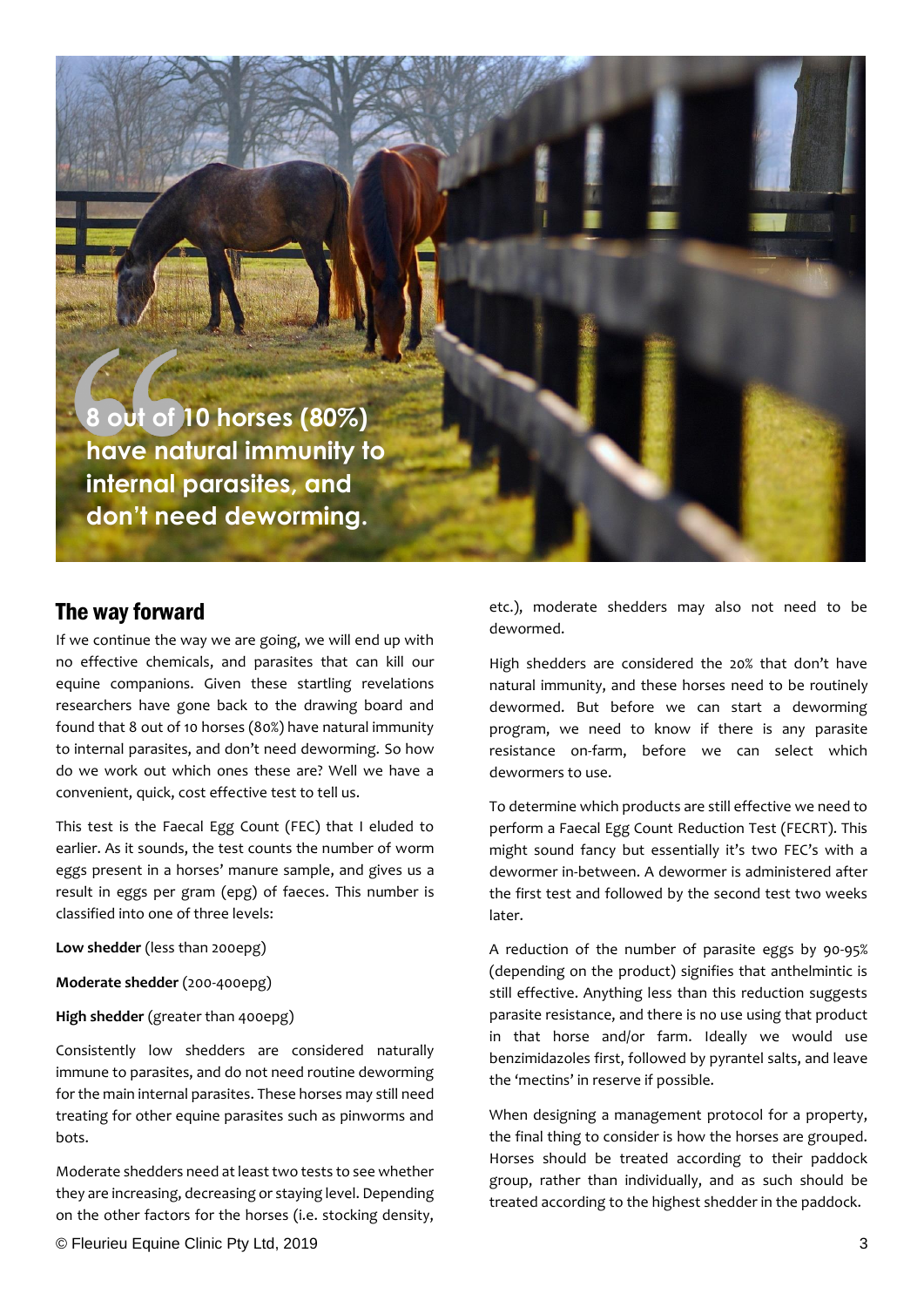This would mean that (for example) in a group of 4 horses, if one is a high shedder, they all need to be treated as a high shedder. Due to the large number of parasites shed by the one horse, all of the horses will be exposed to high levels of parasites.

## The plan

So we've worked out which of our horses are high shedders, and need to be dewormed. We've worked out which dewormers are still effective in these horses. And we know that the Summer months are too hot for parasites, and transmission is reduced. Once we have all this information, you can treat your horse correctly.

Ideally low shedders are not dewormed at all, and can be maintained on an annual testing program. Once we have confirmed their immunity, an annual test monitors their egg shedding to ensure no major changes. Testing can be done very easily, all we require is 2-3 faecal balls in a zip lock bag, dropped in to the clinic. Test results will be back to you within 48 hours and you're on your way.

Of course we have to be mindful of our other parasites, and so these horses could be on a program of (maximum) twice yearly deworming. Autumn and Spring are the ideal times during peak transmission, and should be combined with a tapeworm treatment. Praziquantel is the active ingredient of choice for tapeworms, and can be found in combination with all classes of broad-spectrum anthelmintic.

Moderate shedders, those that fall in the 200-400epg range, should be managed as above with a possible additional dewormer in Winter. High shedders are as above, with another treatment in Winter (i.e. 4 treatments from Autumn to Spring). No treatments are necessary during the "off season", or Summer months, as parasite transmission is reduced.

## Show me the money!

Now everyone's mindful of their hip pocket, and here I am recommending all of these 'tests', and I hear you ask; how much is it Doc? Well let's do a little comparison. The average online price for a dewormer at time of printing is \$14.50 (however good luck getting that at a stock feeders). Given that most of you currently deworm around 4 times a year (when you get around to it), that's around \$60 a year in chemicals.

Well the good news is that a FEC is only \$30 and only needs to be done once a year. That's a saving of at least \$30, per horse, per year. That could be a lifetime saving of \$300-600 PER HORSE! Just imagine the blingy bridles you could buy with that money. So not only are we preventing parasite

resistance, and decreasing the amount of chemicals in our equine companions, we're saving money at the same time.

# Moooving parasites

Our arsenal of techniques to combat parasite resistance isn't just limited to testing rather than treating, however. There are a number of management practices that can also minimise pasture contamination with parasites.

These are all aimed at physical removal of parasites, or non-chemically killing them before horses have a chance to ingest them. One great way to achieve this is rotational grazing with ruminants. Ruminants, like sheep and cattle, are not affected by equine parasites and their digestive system kills off our common bugs. By rotating livestock through our horse paddocks we can 'clean' them of the majority of parasites.



**Livestock, such as cattle, are not affected by equine parasites and can 'clean' parasites from pastures.**

Stocking density, or the number of horses in a paddock, can also influence parasite transmission. More horses means more manure, and less manure free grazing areas. By decreasing the stocking density, it decreases horses having to graze the 'roughs' and pick up parasites. Resting paddocks will also result in parasites exhausting their energy reserves and dying off. Resting times will depend on the time of year; shorter during Summer, longer during Winter.

Harrowing has long been a recommendation for cleaning pastures, but a little thought must be given to timing. Harrowing involves 'raking' the paddocks which breaks-up and spreads the manure. If done in Summer, this exposes parasites to the heat, resulting in a quicker die-off. Harrowing in Winter however only spreads the manure from the 'roughs' to the 'lawns' and smears parasites over the whole paddock.